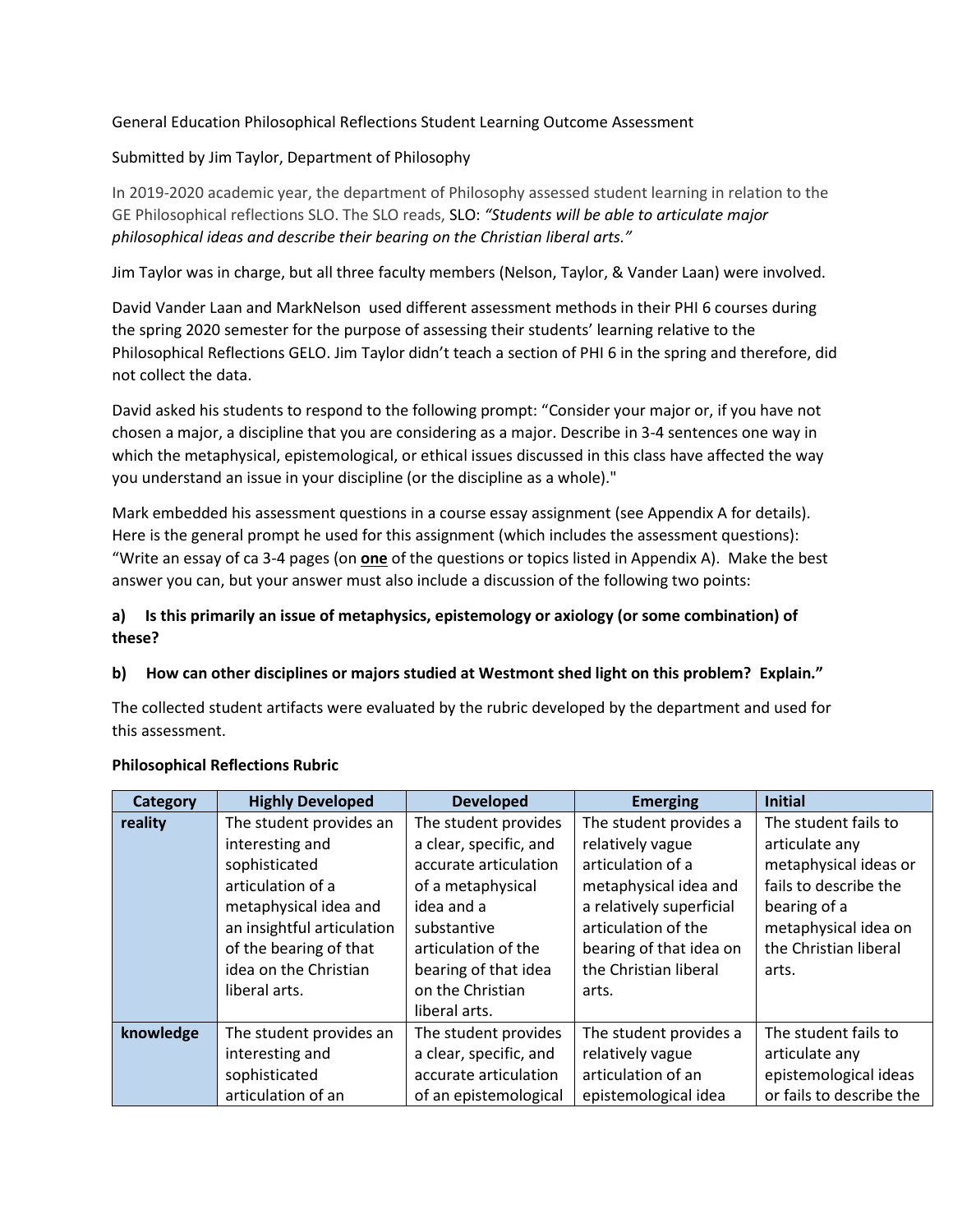|                | and an insightful<br>articulation of the<br>bearing of that idea on<br>the Christian liberal arts.                                                                                                 | substantive<br>articulation of the<br>bearing of that idea<br>on the Christian                                                                                                                             | superficial articulation<br>of the bearing of that<br>idea on the Christian<br>liberal arts.                                                                                                             | epistemological idea<br>on the Christian liberal<br>arts.                                                                                                      |
|----------------|----------------------------------------------------------------------------------------------------------------------------------------------------------------------------------------------------|------------------------------------------------------------------------------------------------------------------------------------------------------------------------------------------------------------|----------------------------------------------------------------------------------------------------------------------------------------------------------------------------------------------------------|----------------------------------------------------------------------------------------------------------------------------------------------------------------|
|                |                                                                                                                                                                                                    | liberal arts.                                                                                                                                                                                              |                                                                                                                                                                                                          |                                                                                                                                                                |
| value<br>arts. | The student provides an<br>interesting and<br>sophisticated<br>articulation of an<br>axiological idea and an<br>insightful articulation of<br>the bearing of that idea<br>on the Christian liberal | The student provides<br>a clear, specific, and<br>accurate articulation<br>of an axiological idea<br>and a substantive<br>articulation of the<br>bearing of that idea<br>on the Christian<br>liberal arts. | The student provides a<br>relatively vague<br>articulation of an<br>axiological idea and a<br>relatively superficial<br>articulation of the<br>bearing of that idea on<br>the Christian liberal<br>arts. | The student fails to<br>articulate any<br>axiological ideas or<br>fails to describe the<br>bearing of an<br>axiological idea on the<br>Christian liberal arts. |

David reported that **31** of **39** students responded, which constitutes 79%. Of these, **20** scored "highly developed," **7** scored "developed," and **4** or scored "emerging."

Mark reported that **39** of **39** (100%) students responded. Of these, **1** scored "highly developed," **11**  scored "developed," **23 s**cored "emerging," and **4** scored "initial."

Combining these results yields the following**: HD: 30%, D: 25%, E: 39%, I: 6%.**

The established benchmark for this assessment was "At least 80% proficient." If "proficient" means "either highly developed or developed," then 55% (HD+D) result falls short. But David's and Mark's results are taken separately, David's class met the benchmark (at 87%) even though Mark's class did not (at 31%). The department is going to discuss this discrepancy in their upcoming conversations about the Philosophical Reflection area SLO assessment.

The department plans to discuss these activities during the 2020-2021 departmental meetings. Though David will be on sabbatical the entire year, Mark and Jim will continue to talk about what we can do to improve student learning in Philosophical Perspectives.

Appendix A.

# **Mark Nelson's Spring 2020 Philosophical Perspectives Essay Prompt for Philosophical Reflections GELO Assessment**

# *Part Two: Essay*

Write an essay of ca 3-4 pages on **one** of the following questions or topics. Make the best answer you can, but your answer must also include a discussion of the following two points: